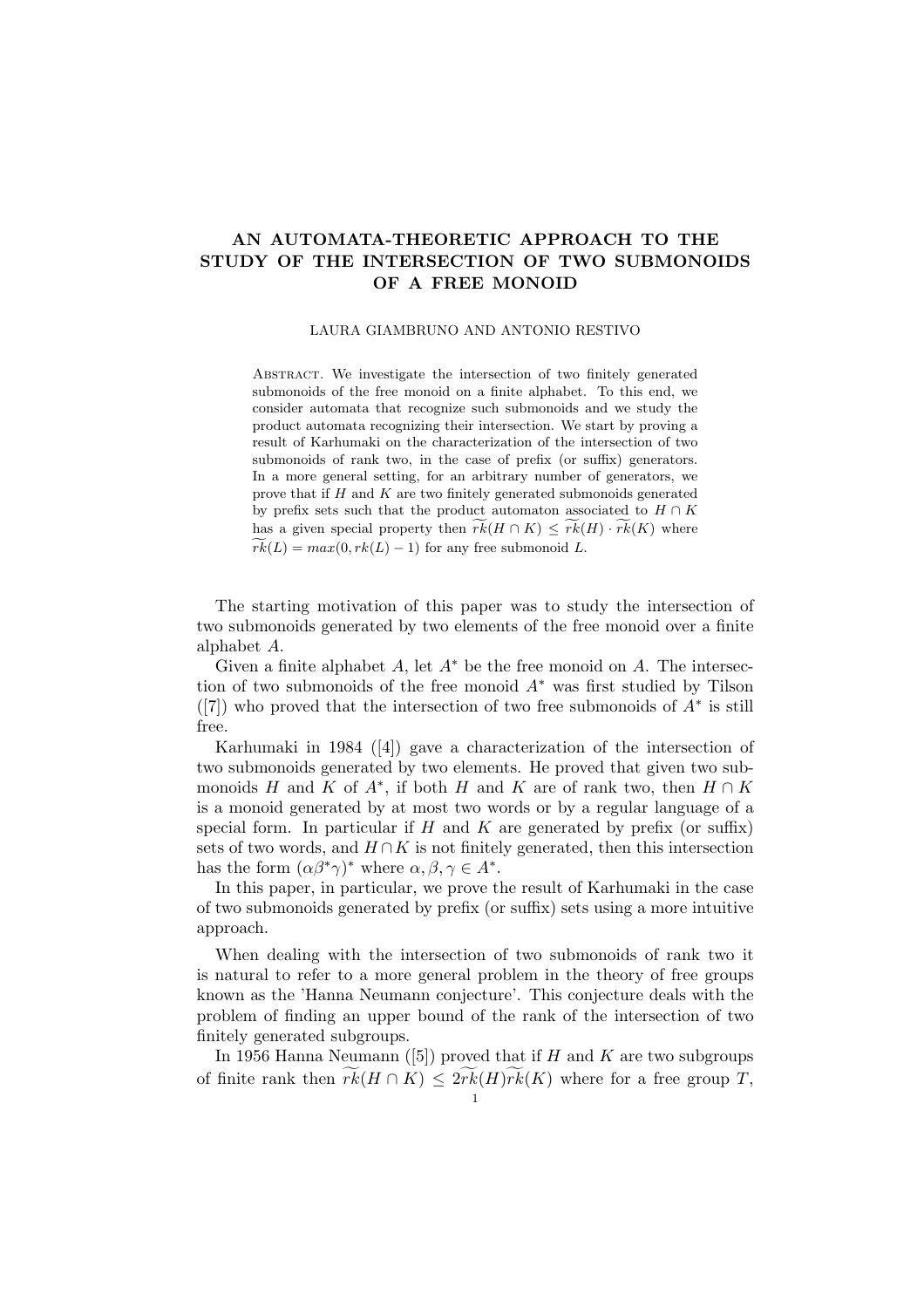$rk(T) = max(rk(T) - 1, 0)$  with  $rk(T)$  the rank of T. Then she made the following conjecture, known nowadays as the 'Hanna Neumann conjecture':

$$
\widetilde{rk}(H \cap K) \leq \widetilde{rk}(H)\widetilde{rk}(K)
$$

In 1991 Walter Neumann ([6]) formulated a stronger conjecture known as 'Strengthened Hanna Neumann conjecture' (in short SHN) and in 2002 Meakin and Weil ([3]) proved that SHN holds for the class of positively generated subgroups of the free group  $F(A)$  on A finite alphabet that are generated by words in  $A^*$ . This last result suggested us to propose the problem of Hanna Neumann for finitely generated submonoids of a free monoid, in the case that their intersection is finitely generated.

Some of the basic tools in dealing with the Hanna Neumann conjecture for free groups makes use of the representation of subgroups of the free group by graphs (or automata). The same tools are still available when dealing with the intersection of two submonoids of the free monoid. For this purpose we refer to the well known correspondence (see [1]) between submonoids on the free monoid on a finite alphabet A and automata on A.

Through the study of the product of two automata associated to two finitely generated submonoids  $H$  and  $K$ , we were able to prove that if H and K are submonoids generated by prefix sets such that the product automaton associated to  $H \cap K$  has a given special property then  $rk(H \cap K) \leq rk(H)rk(K).$ 

In the general case we have found a family of examples such that  $rk(H \cap$  $K$ ) =  $2^{\log_2(rk(H))\log_2(rk(K))}$ . We conjecture that this is the worst case.

Moreover if the two submonoids  $H$  and  $K$  are generated by prefix (or suffix) sets of two elements and if  $H \cap K$  is not finitely generated then this intersection has the form  $(\alpha\beta^*\gamma)^*$  where  $\alpha, \beta, \gamma \in A^*$ , that is the result of Karhumaki.

In the first part of the paper we describe briefly the correspondence between submonoids of the free monoid on a finite alphabet and the class of automata with one final state equal to the initial one.

We treat with final states automata on a finite alphabet A. Let A be an alphabet. An *automaton* over  $A \mathcal{A} = (Q, I, T, \mathcal{F})$  consists of a finite set  $Q$  of states, of two subsets  $I$  and  $T$  of  $Q$  called sets of initial and final states, respectively, and of a set  $\mathcal{F} \subset Q \times A \times Q$  whose elements are called edges. A path in A is a finite sequence  $p = p_1 p_2 \dots p_n$  of consecutive edges  $p_i = (x_i, a_i, y_i)$  (i.e. such that  $y_i = x_{i+1}$  for  $1 \leq i \leq n-1$ ). We say that a path c is a cycle in x if it starts and ends at x. A cycle c in x is simple if it is not the null path and if no interior state is equal to  $x$ .

We can think of  $A$  as a graph whose set of vertices is the set of states  $Q$ and the set of labelled edges is  $\mathcal{F}$ .

Given a graph we say that a vertex  $v$  is a *branch point* (in short bp) if the degree of v (i.e. the number of edges incident to v) is greater than two. We say that a vertex  $v$  is a *branch point going out* (in short bpo) if  $v$  is a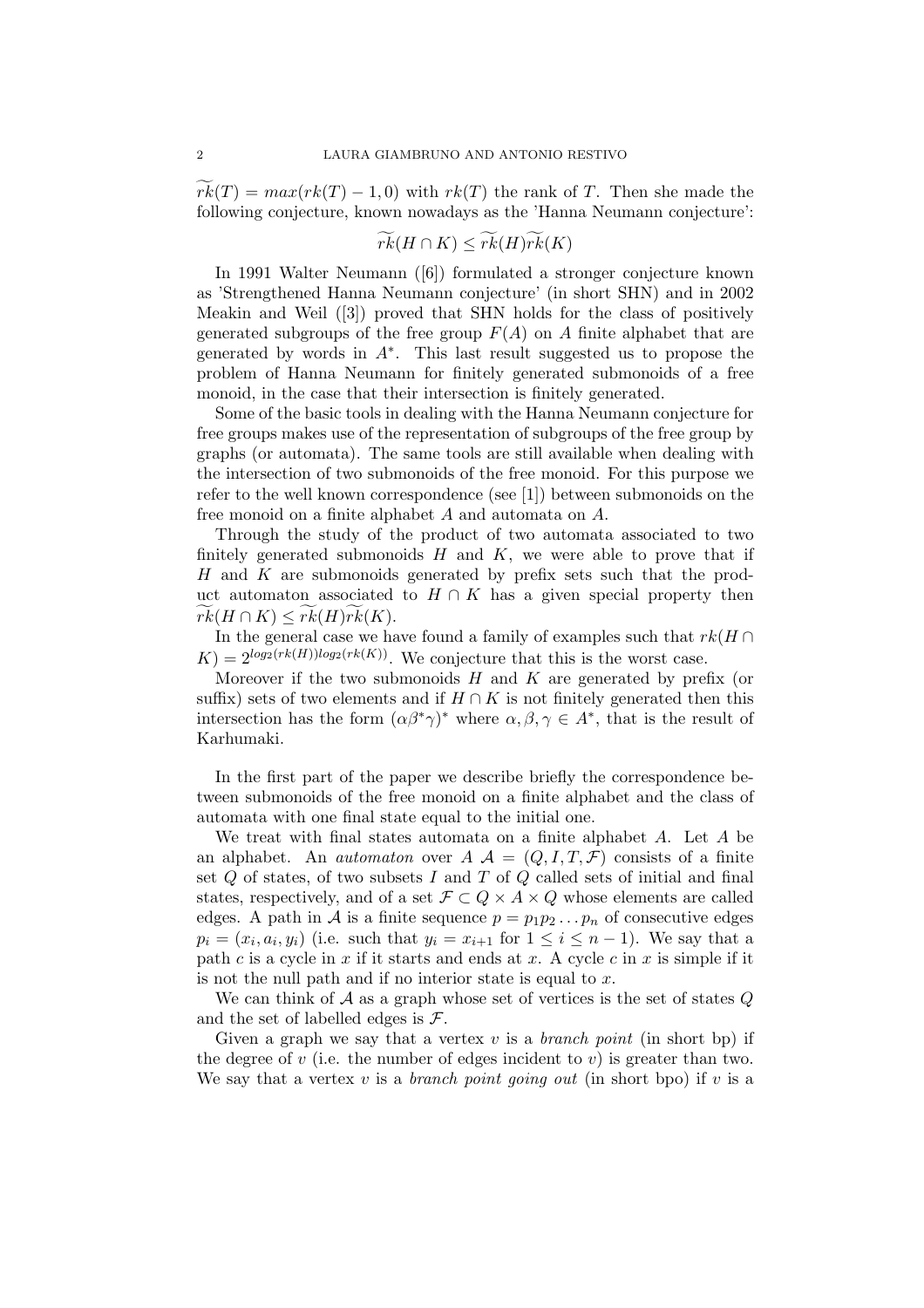branch point and if the number of edges going out is at least two and we say that v is a branch point going in (in short bpi) if v is a branch point and if the number of edges coming in is at least two.

An automaton A over A is a *deterministic automaton* if  $card(I) = 1$  and if for each state x and for each  $a \in A$  there is at most an edge starting in x with label a.

Given an automaton  $A$  on a finite alphabet  $A$ , we say that it is trim if all the states of the automaton are accessible and coaccessible. We say that  $\mathcal A$ is a monoidal automaton if it is a trim automaton with a unique final state equal to the initial one.

By  $|1|$  we have that if A is a monoidal automaton on A recognizing H submonoid of  $A^*$ , then H is free with basis the set of labels of the simple cycles in the initial-final state 1 if and only if  $A$  is an unambiguos automaton.

To each submonoid H generated by a finite set  $X_H$  is associated  $\mathcal{F}_{X_H}$  the flower automaton of  $X_H$ . Such automaton is a monoidal automaton such that all the cycles visit the initial-final state 1, intersect themselves only in 1 and the cycles in 1 that visit just twice 1 have as labels the words of  $X_H$ . We have  $L(\mathcal{F}_{X_H})=H$ . Conversely to a monoidal automaton  $\mathcal A$  is associated the submonoid  $H = L(A)$  of  $A^*$ . We remark that the flower automaton associated to a submonoid is not necessarily deterministic.

We say that  $A$  is a *semi-flower automaton* if it is a monoidal automaton such that all the cycles visit the unique initial-final state 1. Hence in a semiflower automaton the cycles in the initial-final state 1 intersect themselves not necessarily only in 1.

We have that if  $A$  is an unambiguos monoidal automaton on  $A$  recognizing H submonoid of  $A^*$ , then H is finitely generated if and only if  $A$  is a semiflower automaton.

We say that  $A$  is a *strongly semi-flower automaton* if it is a semi-flower automaton such that there are not bpi different from 1.

In this setting we have the following results:

**Theorem 1.** If  $A$  is a strongly semi-flower automaton with v vertices and e edges and  $H = L(\mathcal{A})$  then  $rk(H) \leq e - v + 1$ .

And if we consider unambiguos automata we get the following:

**Theorem 2.** If  $A$  is an unambiguos strongly semi-flower automaton with v vertices and e edges and  $H = L(\mathcal{A})$  then  $rk(H) = e - v + 1$ .

We remark that a similar result holds for free groups: if  $A$  is an inverse automaton with v vertices and e edges recognizing a subgroup  $H$  then  $rk(H) = e - v + 1.$ 

In the setting of a binary alphabet  $A_2$  the following holds: if  $A$  is a deterministic trim automaton with non empty language and with v vertices and e edges on  $A_2$  then  $e - v = \sharp bpo$  (i.e.  $e - v$  is the number of bpo).

Given a submonoid  $H$  generated by a prefix finite set we can associated to it an automaton recognizing H in the following way. Let  $U = \{u_1, \ldots, u_n\} \subseteq$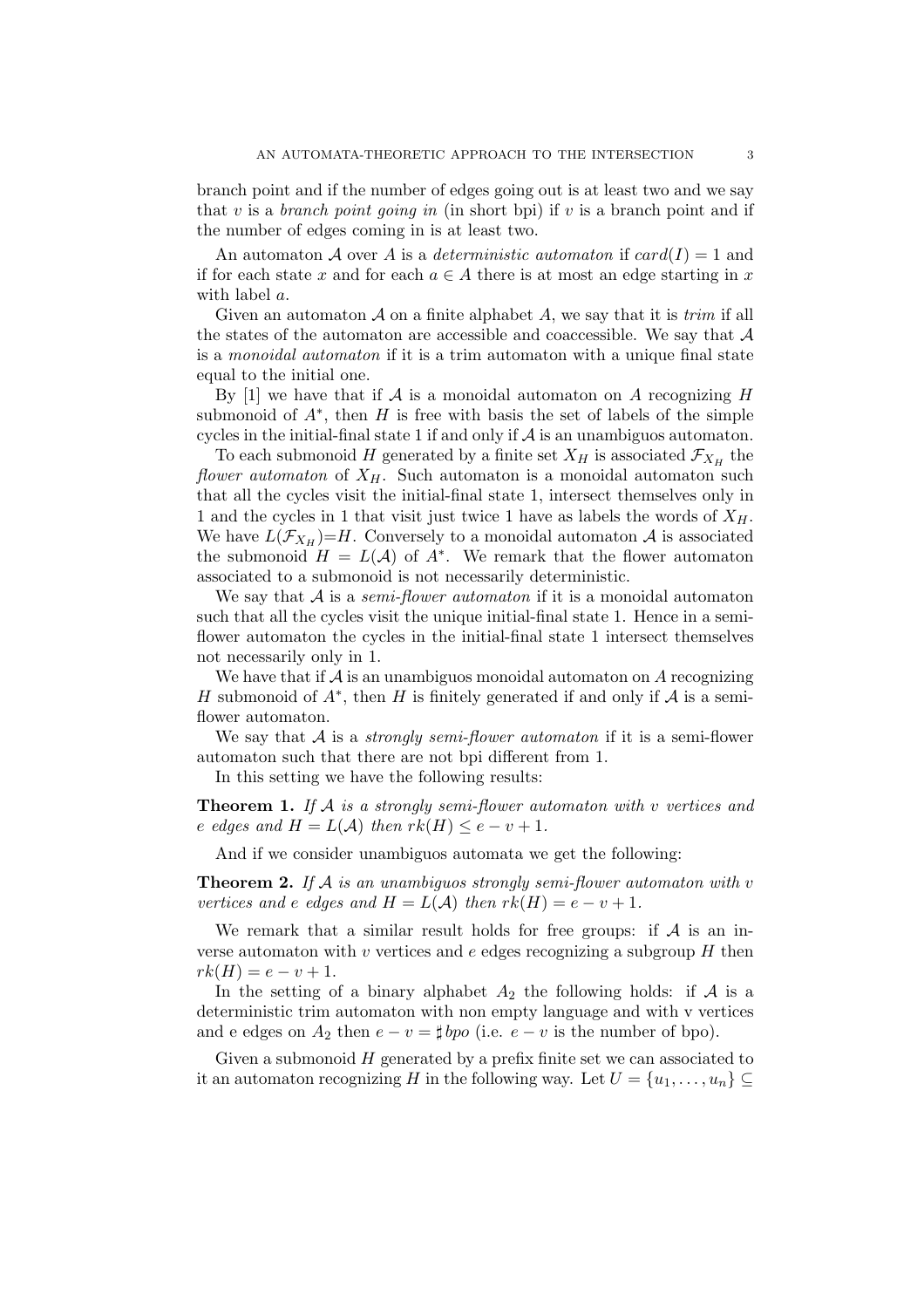$A^*$  be a finite prefix set. Let  $P(U)$  be the set of the proper prefixes of elements of U together with  $\varepsilon$ , the empty word in  $A^*$ . Let  $\mathcal{A}_U = (Q, \{\varepsilon\}, \{\varepsilon\}, \delta)$ with  $Q = P(U)$  and for each  $u \in P(U)$  for each  $a \in A \delta(u, a) = ua$  if  $ua \notin U$ ,  $\delta(u, a) = \varepsilon$  if  $ua \in U$ .

It is proved the following proposition:

**Proposition 3.** Let U be a finite prefix set then  $A_U$  is a deterministic strongly semi-flower automaton.

If  $A$  is a deterministic strongly semi-flower automaton recognizing the submonoid  $H = X^*$  then X is a finite prefix set.

So we have that if  $H = X^*$  then X is a finite prefix set if, and only if there exists a strongly semi-flower automaton recognizing it.

From now on, given a submonoid  $H$  generated by a finite prefix set  $X$ , let's denote by  $\mathcal{A}_H$  the automaton  $\mathcal{A}_X$  as before associated to X.

Resuming all the precedent results we get in the setting of a binary alphabet the following theorem:

**Theorem 4.** If H is a submonoid of  $A_2^*$  finitely generated by a prefix set, then  $\mathcal{A}_H$  is a deterministic strongly semi-flower automaton and  $\widetilde{rk}(H) =$  $\sharp$  bpo.

This property of prefix codes allowed us to prove our result in the prefix case.

In the second part of the paper we investigate the intersection of two finitely generated submonoids of the free monoid on a binary alphabet A by studying the product of two automata associated to them. All the results obtained are then extended to an arbitrary finite alphabet.

Given  $A_1$  and  $A_2$  two monoidal automata their product is still monoidal and recognizes  $L(\mathcal{A}_1) \cap L(\mathcal{A}_2)$ . Moreover it is well known that if  $\mathcal{A}_1$  and  $\mathcal{A}_2$  are two deterministic automata then the product is still a deterministic automaton. Instead the product of two trim automata is not necessarily a trim automaton. Moreover we have that the product of two semi-flower automata is not necessarily a semi-flower automaton and that the product of two strongly semi-flower automata if it is a semi-flower automaton then it is not necessarily a strongly semi-flower automaton.

Given  $H$  and  $K$  submonoids finitely generated by prefix sets, the corresponding  $A_H$  and  $A_K$  are deterministic monoidal automata, and so is  $\mathcal{A}_H \times \mathcal{A}_K$ .

Let consider in  $A_H \times A_K$  only the set of accessible and coaccessible states. We have that  $H \cap K$  is finitely generated if and only if  $\mathcal{A}_H \times \mathcal{A}_K$  is a semi-flower automaton. If  $\mathcal{A}_H \times \mathcal{A}_K$  is a deterministic strongly semi-flower automaton then by studying the nature of the bpo in  $\mathcal{A}_H \times \mathcal{A}_K$  we prove the following